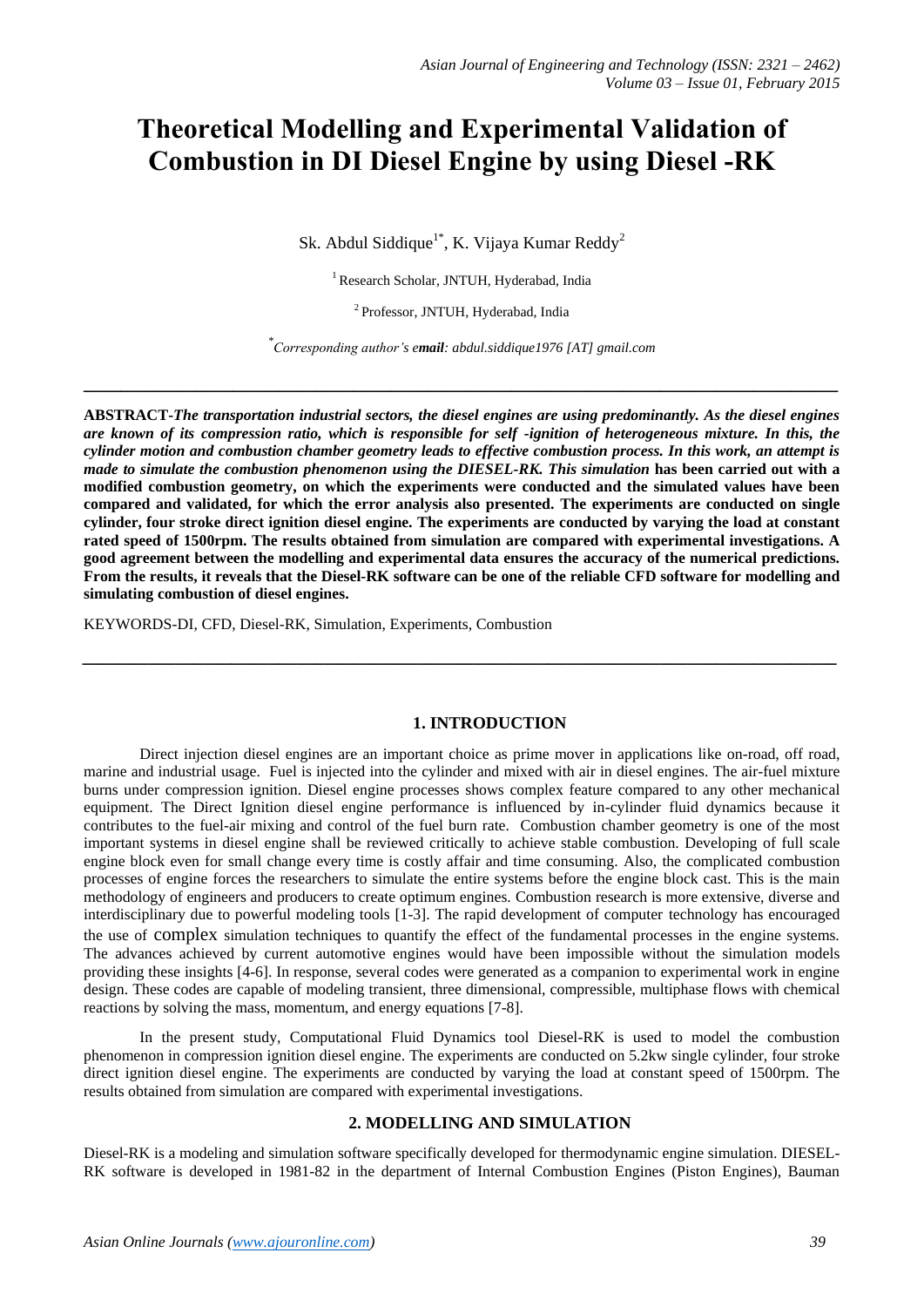Moscow State Technical University. It is mainly designed for simulating and optimizing the working processes of internal combustion engines with all types of boosting. This software is used for torque curves, engine performance predictions, fuel consumption predictions, emission analysis and optimization of fuel injection profile including multiple injection, sprayer design and location as well as piston bowl shape optimization in models of DI Diesel engines [9]. In the present simulation study, Diesel-RK software is used for calculation of performance and emission values for hemispherical piston bowl in which Diesel is used as fuel. In figure 1 shows hemispherical piston bowl modelled with Diesel- RK.



Figure1: Hemispherical Piston Bowl Modelled with Diesel

# **3. EXPERIMENT**

Experimentation is done on a single cylinder, four stroke, vertical, water cooled, direct injection computerized Kirloskar make CI Engine. The specifications of the engine are mentioned in the table 1 and the thermo physical properties of diesel used is shown in table 2. Fig 2 shows the experimental setup of the engine. The engine is attached with a DC electrical dynamometer to measure its output. Smoke measurement is done by using photo electronic smoke detection. Other emissions like Carbon monoxide, Carbon dioxide, Nitrogen oxide and unused oxygen are found in 5 gas emission analyser. The experiments are conducted at different loads like 1,2,3,4 and 5.2kW at constant rated speed of 1500rpm.The engine is warmed up initially and stabilized before taking all the readings. All the readings recorded are replicated thrice to get a reasonable value. The performance parameters such as Brake Thermal Efficiency(ηB.Th.), Brake Specific Fuel Consumption(bsfc), Exhaust Gas Temperature(EGT) and Volumetric efficiency(ηVol.) and emission parameters such as Carbon Monoxide (CO), Carbon Dioxide (CO2) and Nitrogen Oxides (NOx) are evaluated.

| Table 1: Engine specifications |  |
|--------------------------------|--|
|--------------------------------|--|

| Number of cylinders      | 01                     |
|--------------------------|------------------------|
| Number of Strokes        | 04                     |
| Fuel                     | Diesel                 |
| Power rating             | 5.2 KW/7 hp @ 1500 RPM |
| Cylinder bore & Stroke   | 87.5 & 110 mm          |
| <b>Compression Ratio</b> | 17.5:1                 |
| Dynamometer arm length   | 185 mm                 |
| <b>Dynamometer Type</b>  | Eddy current           |
| Type of cooling          | Water cooled           |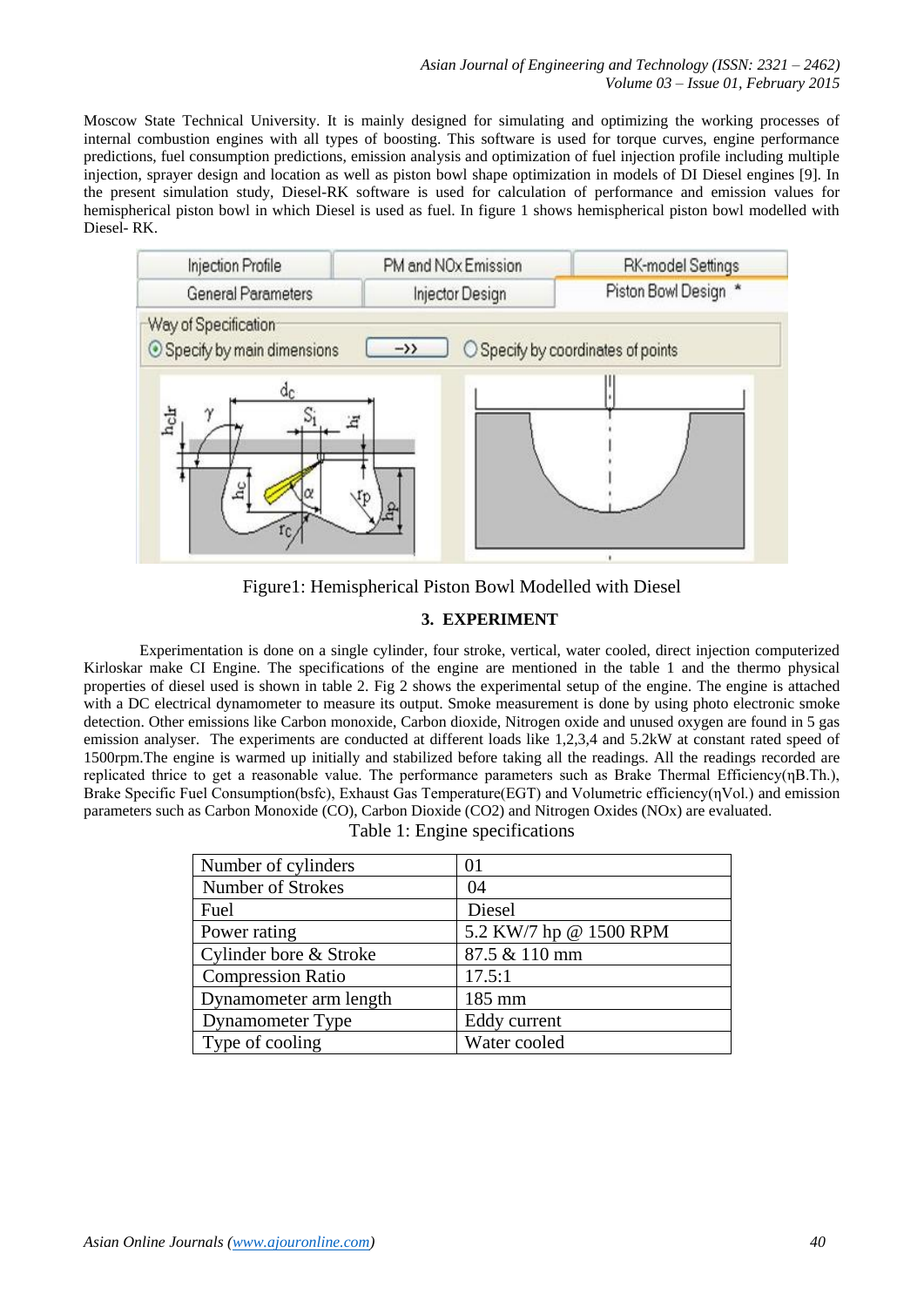

Figure2: Experimental setup of the test engine

| <b>Property</b>                   | <b>Diesel</b> |
|-----------------------------------|---------------|
| Density (gm/cc) at $40^{\circ}$ C | 0.828         |
| Viscosity (cst)                   | 5.0           |
| Flash point $(^0C)$               | 57            |
| Fire point $(^0C)$                | 65            |
| Calorific value $(KJ/kg)$         | 42000         |
| Cetane number                     | 50            |

Table 2 Thermo physical properties of Diesel

## **4. RESULTS AND DISCUSSIONS**

The comparison of the results obtained from the experimental investigations and from simulations by DIESEL-RK software are presented in figures from 3 to 10. All the results are analysed by varying the load at rated constant speed of 1500rpm. The simulations are carried out on hemispherical combustion chamber geometry. The simulation results such as specific fuel consumption, mechanical efficiency, exhaust gas temperature, volumetric efficiency, variation of pressure Brake thermal efficiency and exhaust emission CO<sub>2</sub>, NO<sub>x</sub> are showed good agreement with experimental results.





Figure3: Variation of SFC w.r.t BP Figure4: Variation of Mechanical Efficiency w.r.t BP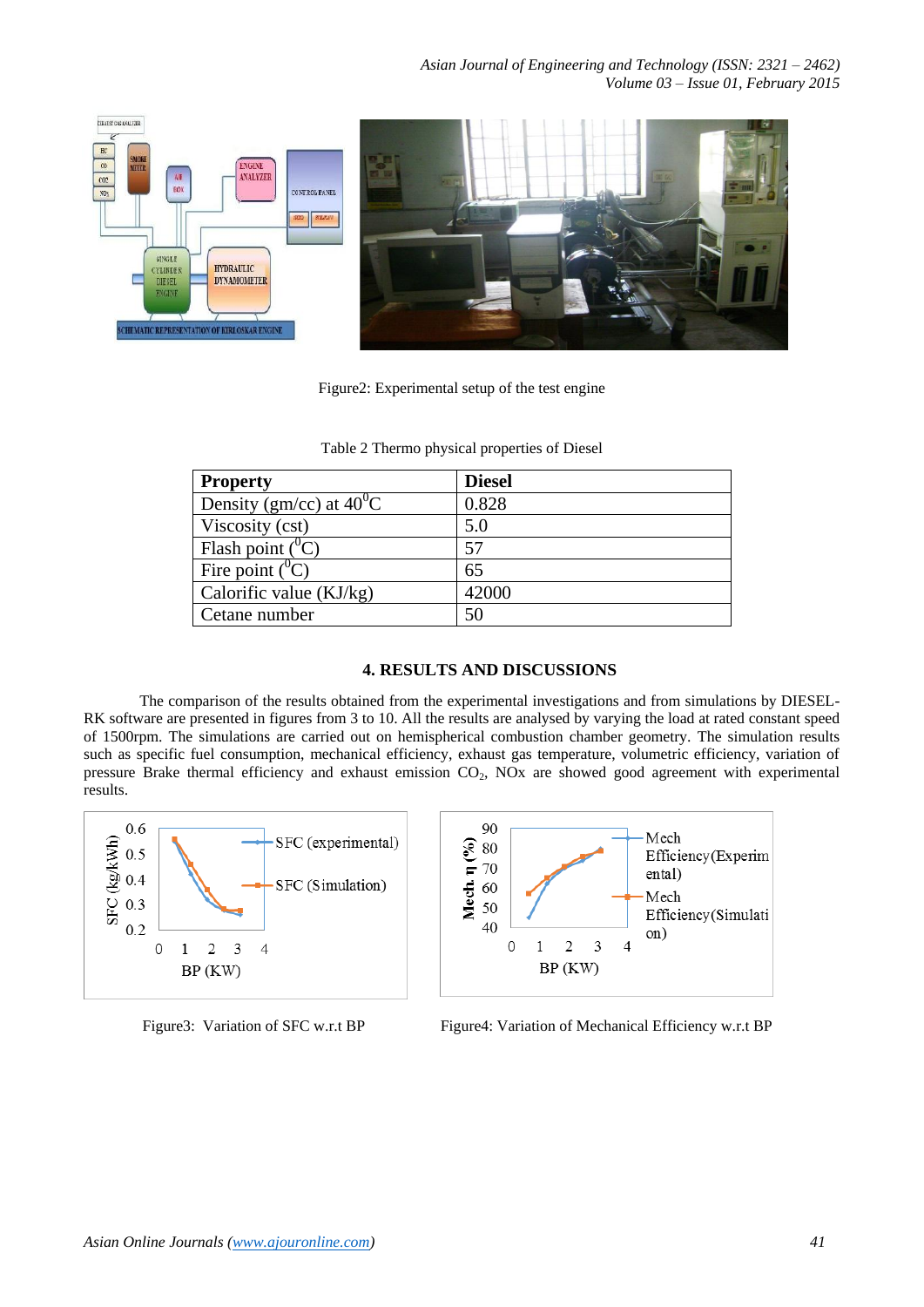



Fig. 7. Variation of Pressure w.r.t % load Fig. 8. Variation of NOx w.r.t BP



Figure9: Variation of Brake Thermal Efficiency w.r.t Load



Figure5: Variation of Exhaust Gas temp w.r.t BP Figure6: Variation of Volumetric Efficiency w.r.t BP





Figure10: Variation of  $CO<sub>2</sub>$  w.r.t BP

# **5. CONCLUSION**

The 5.2kW, Kirlosker make single cylinder, four stroke engine is selected for investigation because it can withstand higher pressures and also is used extensively in agriculture and industrial sectors. The DIESEL-RK is used to simulate the combustion characteristics of direct injection diesel engine. The hemispherical bowl combustion chamber geometry is used for model construction. Simulated results including specific fuel consumption, rate of pressure rise, heat release rate, mechanical efficiency, volumetric efficiency and exhaust emission NOx profiles have been analysed. A good agreement between the modelling and experimental data ensures the accuracy of the numerical predictions. The comparison revels that the present model is able to predict the combustion characteristics quire well. From the results, it is concluded that the numerical simulation is one of the powerful and beneficial tool for internal combustion engine development, optimisation and performance analysis instead of developing a new proto type systems and test and evaluate every time which is a cost conscious.